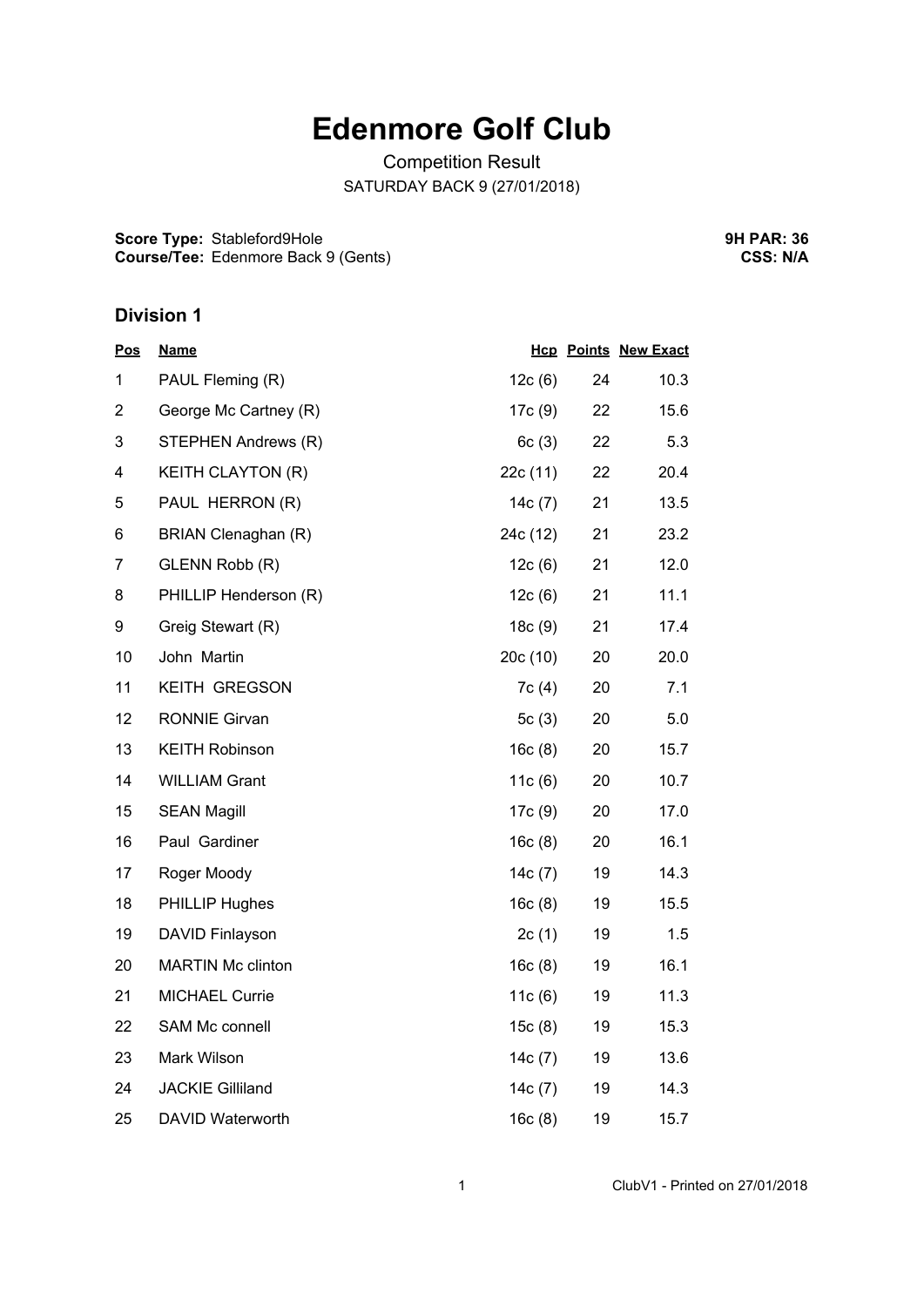## **Division 1**

| <b>Pos</b> | <b>Name</b>             |           |    | <b>Hcp Points New Exact</b> |
|------------|-------------------------|-----------|----|-----------------------------|
| 26         | Jackie Hosick           | 13c(7)    | 19 | 12.6                        |
| 27         | <b>DAMIEN Mullan</b>    | 20c(10)   | 18 | 19.7                        |
| 28         | <b>BARRY Mc carthy</b>  | 13c(7)    | 18 | 12.7                        |
| 29         | <b>HERBIE Boomer</b>    | 25c(13)   | 18 | 25.1                        |
| 30         | <b>RYAN Agnew</b>       | 14 $c(7)$ | 18 | 13.8                        |
| 31         | <b>STEPHEN Cummings</b> | 6c(3)     | 18 | 6.4                         |
| 32         | <b>WILLIAM Moffett</b>  | 9c(5)     | 18 | 8.9                         |
| 33         | <b>EDWARD Moulds</b>    | 12c(6)    | 17 | 11.6                        |
| 34         | <b>MICHAEL Watson</b>   | 4c(2)     | 17 | 4.3                         |
| 35         | DAVID Dunlop            | 8c(4)     | 17 | 8.2                         |
| 36         | <b>GLENN Herdman</b>    | 14c(7)    | 17 | 14.3                        |
| 37         | <b>STEPHEN Hylands</b>  | 6c(3)     | 16 | 5.6                         |
| 38         | <b>JOSH Logan</b>       | 3c(2)     | 16 | 3.0                         |
| 39         | <b>IAN Little</b>       | 9c(5)     | 16 | 9.2                         |
| 40         | <b>BRIAN Weir</b>       | 7c(4)     | 16 | 6.8                         |
| 41         | <b>RICHARD Swain</b>    | 11 $c(6)$ | 16 | 11.0                        |
| 42         | <b>STEPHEN Baine</b>    | 10c(5)    | 16 | 9.8                         |
| 43         | Louis Eyres             | 11 $c(6)$ | 16 | 10.8                        |
| 44         | <b>DAVID Temple</b>     | 18c(9)    | 16 | 18.4                        |
| 45         | JOHN Boyles (R)         | 8c(4)     | 16 | 7.3                         |
| 46         | <b>GERWYN Young</b>     | 10c(5)    | 15 | 10.2                        |
| 47         | <b>ALAN Boomer</b>      | 14c(7)    | 15 | 14.3                        |
| 48         | <b>GARY Latham</b>      | 16c(8)    | 15 | 15.6                        |
| 49         | FRANK Mc cracken        | 12c(6)    | 15 | 11.7                        |
| 50         | <b>JOHN Brown</b>       | 14 $c(7)$ | 15 | 14.1                        |
| 51         | RAYMOND Craig           | 12c(6)    | 15 | 11.6                        |
| 52         | <b>KEITH Hare</b>       | 22c (11)  | 15 | 22.4                        |
| 53         | <b>STEPHEN Murphy</b>   | 14 $c(7)$ | 14 | 13.9                        |
| 54         | <b>PATRICK Agnew</b>    | 4c(2)     | 14 | 4.2                         |